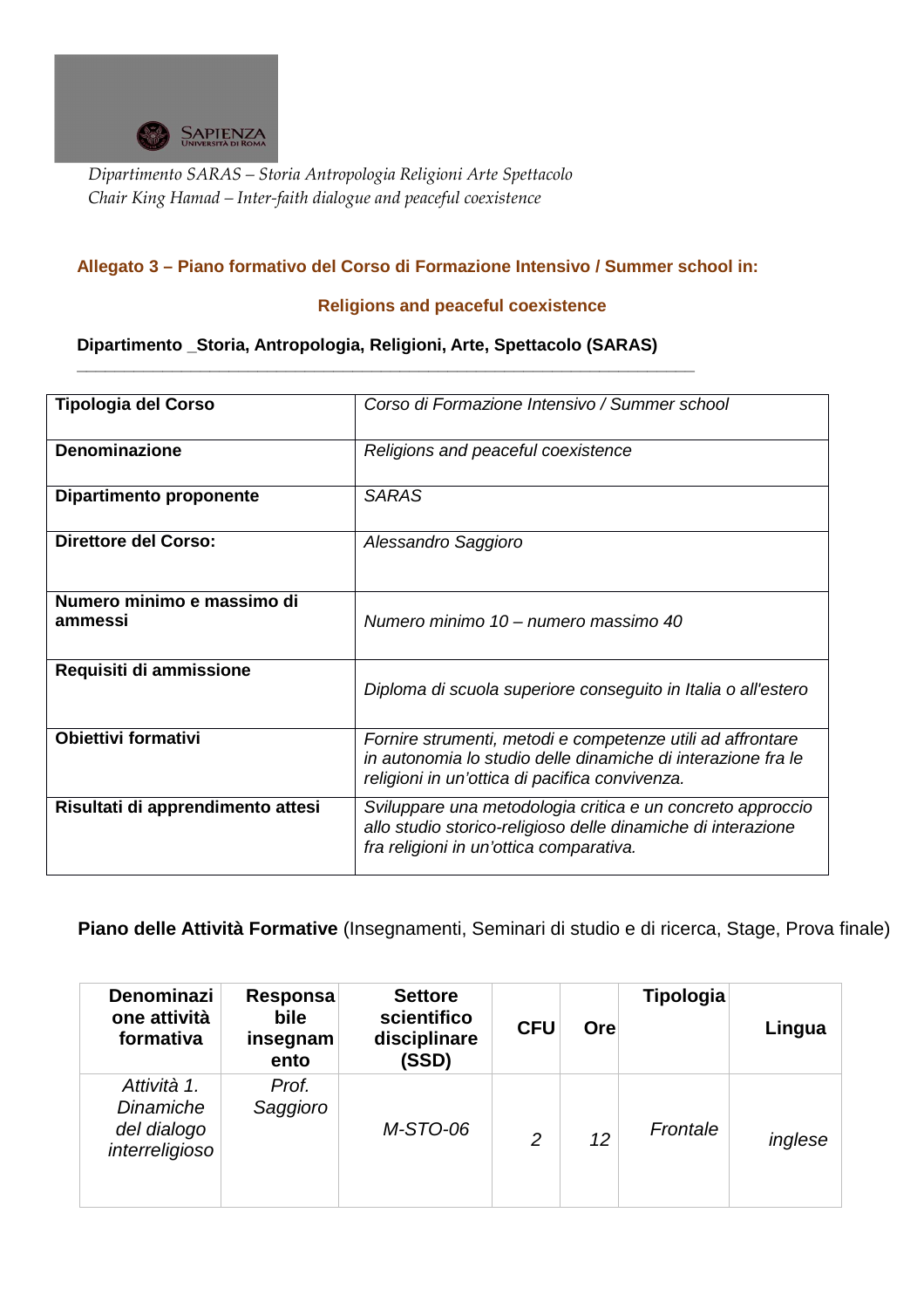| Attività 2.<br>Coesistenze<br>e conflitti<br>nella storia | Prof.ri<br>Bianconi,<br>Camplani,<br>Canella,<br>Prinzivalli | M-STO-06<br>M-STO/07<br>M-STO/09<br>L-FIL-LET/06 | $\overline{2}$ | 12 | Frontale          | Inglese |
|-----------------------------------------------------------|--------------------------------------------------------------|--------------------------------------------------|----------------|----|-------------------|---------|
| Attività 3.<br>Atelier di<br>ricerca                      | Prof.ri<br>Saggioro,<br>Ferrara                              | M-STO-06                                         | 1              | 6  | Seminari<br>ale   | Inglese |
| Attività 4.<br>Laboratorio in<br>aula                     | Prof.<br>Saggioro                                            | M-STO/06                                         | 1              | 6  | Frontale          | Inglese |
| Attività 5.<br>Laboratorio<br>sul territorio<br>cittadino | Prof.<br>Saggioro                                            | M-STO-06                                         | 1              | 8  | Visita<br>guidata | Inglese |

| <b>Prova finale</b> | Prof.<br>Saggioro | M-STO/06 |       | 6      | Esame<br>scritto | Ingles<br>e |
|---------------------|-------------------|----------|-------|--------|------------------|-------------|
| <b>TOTALE</b>       |                   |          | 8 CFU | 50 ore |                  |             |

| Inizio delle lezioni                                                                                  | 9 settembre 2019                                                                                                                                                                                                                                                                                                                                                                                                 |
|-------------------------------------------------------------------------------------------------------|------------------------------------------------------------------------------------------------------------------------------------------------------------------------------------------------------------------------------------------------------------------------------------------------------------------------------------------------------------------------------------------------------------------|
| Lingua di erogazione                                                                                  | inglese                                                                                                                                                                                                                                                                                                                                                                                                          |
|                                                                                                       |                                                                                                                                                                                                                                                                                                                                                                                                                  |
| <b>CFU</b> assegnati:                                                                                 | 8                                                                                                                                                                                                                                                                                                                                                                                                                |
| Docenti Sapienza responsabili<br>degli insegnamenti relativi<br>curricula brevi (max mezza<br>pagina) | Daniele Bianconi. Since 01.XI.2008 Daniele Bianconi is<br>researcher in Palaeography (SSD: M-STO/09 - Paleografia) at<br>the University of Rome La Sapienza, where he gave classes<br>in Codicology (from 2008/2009 to 2010/2011); since<br>2010/2011 he gives classes in Greek Palaeography.<br><b>EDUCATION</b><br>10.IV.2000: degree (laurea) in Greek Palaeography at the<br>University of Rome La Sapienza. |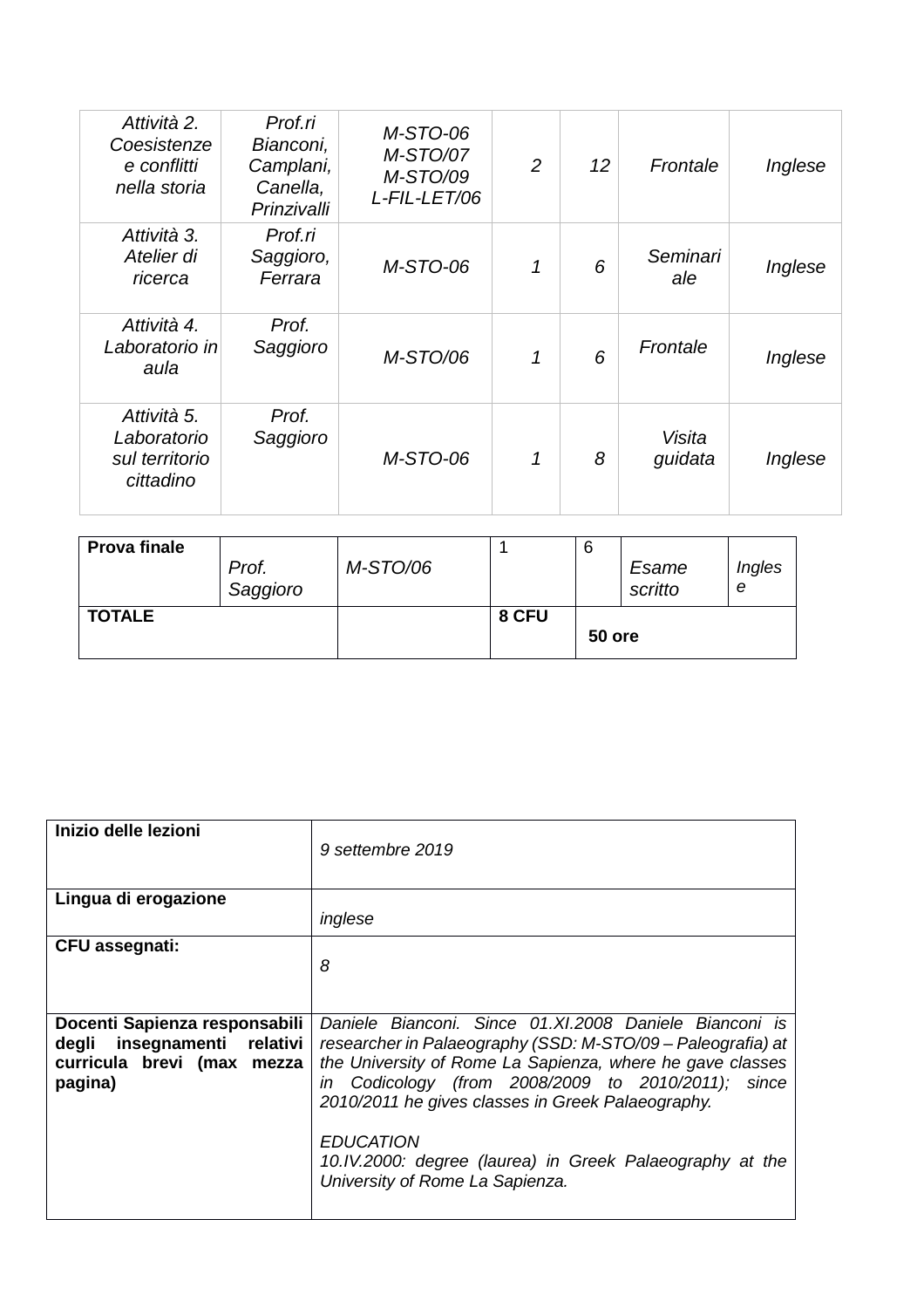| 09.III.2004: PhD in 'Storia del testo e del libro manoscritto' at<br>the University of Cassino.<br>01.IV.2006-31.III.2008: Post-Doc (SSD:<br>M-STO/09<br>Paleografia) at the University of Cassino.<br><b>PREVIOUS TEACHING</b><br>From 2003/2004 to 2008/2009 Daniele Bianconi gave classes<br>in Greek Palaeography at the University of Siena - Arezzo.<br>In 2005/2006 he was appointed 'professeur invité' at the École<br>des Hautes Études en Sciences Sociales of Paris, where from<br>01.XII.2006 to 31.III.2007 he also served as 'ingénieur<br>d'études suppléant'.                             |
|------------------------------------------------------------------------------------------------------------------------------------------------------------------------------------------------------------------------------------------------------------------------------------------------------------------------------------------------------------------------------------------------------------------------------------------------------------------------------------------------------------------------------------------------------------------------------------------------------------|
| Tessa Canella is Researcher- RTD type B in History of<br>Christianity (SSD M-STO/07) from 2018, June in the<br>Department of Storia Antropologia Religioni Arte Spettacolo<br>(SARAS) of Letter and Philosophy Faculty in Sapienza<br>University of Rome. From 16/11/2016 to 16/11/2022: National<br>Scientific Abilitation (ASN) to University Professor (II fascia) for<br>SC 11/A4 - Scienze del libro e del documento e scienze<br>storico-religiose.<br>Profile:                                                                                                                                      |
| Tessa Canella is Researcher in History of Christianity (SSD M-<br>STO / 07) from 2012 and Head of the Local Research Unit of<br>Sapienza University for a research project funded by the<br>Ministry of Education FIRB 2010 (coordinated by the University<br>of Bari) "Sacred spaces and identity paths. Foundation texts,<br>iconography, religion and traditions in the Christian Italian<br>shrines between Late Antiquity and the Middle Ages".<br>Degreed in Classics in 2001, magna cum laude, she studies in                                                                                       |
| Paris at the Centre de Recherches sur les sociétés comparèes<br>Anciennes Luis Gernet and at the Collège de France, and in<br>Dresden (Germany) at the Technische Universität Dresden,<br>Institute of Advanced Studies (SLUB Bibliothek).<br>In 2005 she achievied a PhD in Religious History, with a<br>research project on the Actus Silvestri. In 2006 she obtained<br>the Stock Exchange of improvement by "Fondazione Michele<br>Pellegrino - Centro di studi di storia e letteratura religiosa",<br>Turin, and in 2008 the Stock Exchange of improvement in                                         |
| History of Religions "Raffaele Pettazzoni", by Accademia<br>Nazionale dei Lincei, Rome. From 2009 to 2012 she obtained<br>a research fellow in History of Christianity and the Church,<br>Sapienza University of Rome.<br>Since 2010 she is part of the editorial board for the scientific<br>reviews Studi e Materiali di Storia delle Religioni and since<br>2014 for Adamantius. In 2012-2013 she is in the Editorial<br>Board of "Constantine I. Constantine Encyclopedia on the                                                                                                                       |
| figure and the image of the emperor of the so-called Edict of<br>Milan, 313-2013", edited by Alberto Melloni, Peter Brown,<br>Johannes Helmrath, Emanuela Prinzivalli Silvia Ronchey and<br>Norman Tanner, Rome 2013.<br>She currently teaches History of Christianity for Master's<br>Degree in History, Anthropology, Religion, Faculty of Letters<br>and Philosophy, Sapienza University of Rome.<br>She is interested mainly in age of Constantine's problems, in<br>the traditions relating to the baptism of Constantine, and the<br>issue of religious tolerance and intolerance in Late Antiquity. |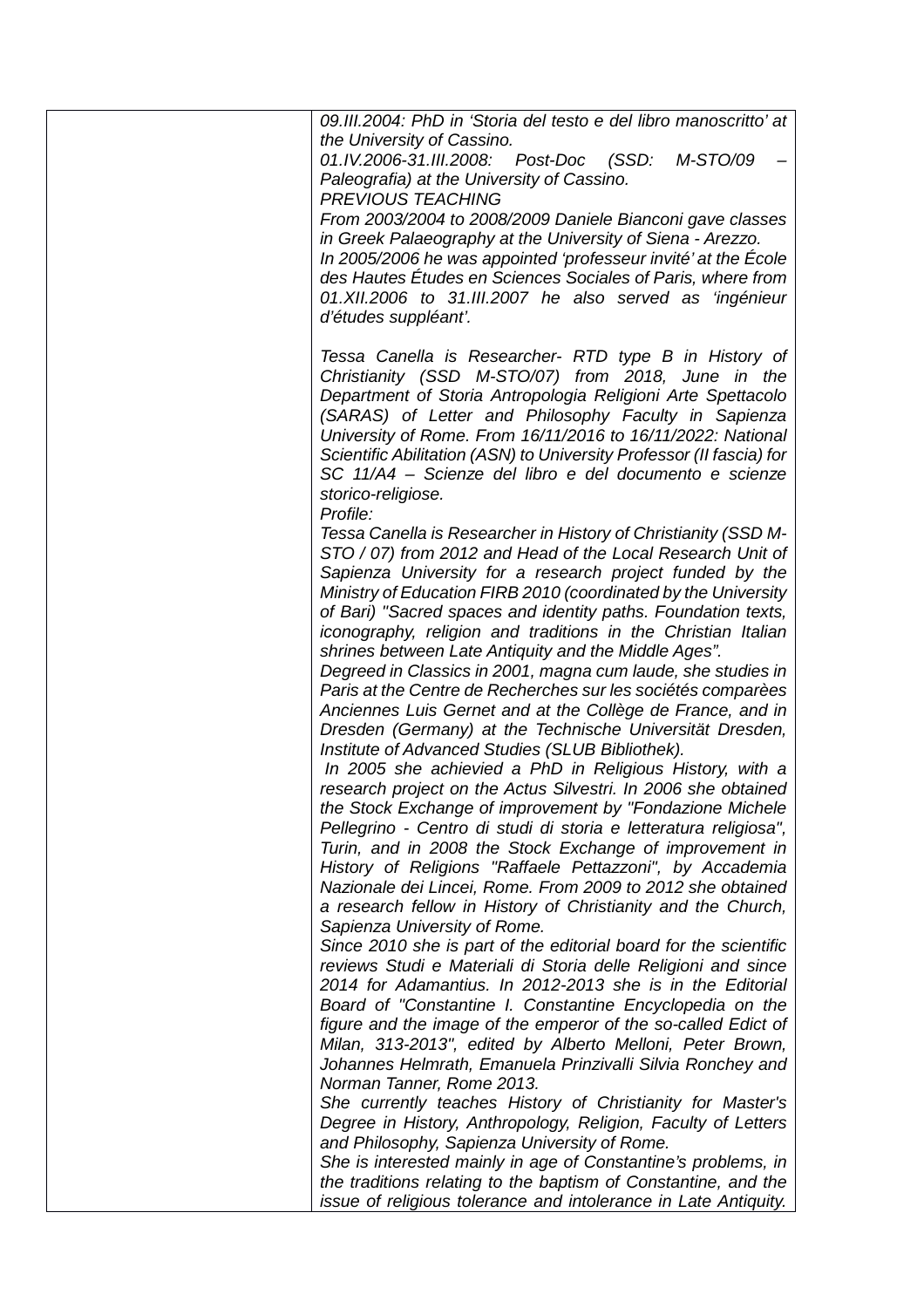Other fields of research are the Christian shrines and the sacred space in the history of Christianity. In addition, coordinating for years a interdisciplinary seminar on "Religion and the Arts," also deals with the relationship between religious and artistic languages in the contemporary age.

Marianna Ferrara. Research Fellow at the Department of History, Cultures, Religions at the Sapienza University of Rome and she is currently working on a research project centering on Shamanism and the Arts of healing. She received a Ph.D. in the History of Religions from the Sapienza University of Rome focussing on the political construction of yajña as the practice par excellence in ancient Indian texts and as social and ritual displaying of power. Her research interests are the relations between ritual practices, canon, and authority. She is author of the book "La lotta per il sacrificio. Rappresentazioni, categorie, metodologie nello studio dell'India antica" (Bulzoni, Rome 2013) and of several contributions on academic journals and volumes. Among the most recent publications: "The 'Implied Leader' and the Vedic discourse on sovereignty: Rethinking the exclusion of the vr*ā*tyas from social intercourse in the framework of the reading process" (2015); "Sciamani e *ś*rama*ṇ*a nel discorso di Eliade su 'lo yoga' " (2015); "Il S*ī*t*ā*ya*ṇ*a nelle arti del XXI secolo: uno sguardo storico-critico su tradizione, woomanhood e diaspora sudasiatica" (2015); "One yajña, many rituals: how the Br*ā*hma*ṇ*ical ritual practices became the 'Vedic sacrifice' " (2016); "The Sacrifice of Others: South Asian Religious Practices in Early Modern Europen Vocabulary" (2016); "The Function of Yajña between Practitioners and Clients: Rethinking the Genesis, Appropriation, and Control of the Practice from Raveda Onwards" (2016); "Discourse on Sexuality and Promotion of Power: How the Queen becomes a Means of Persuasion" (2017). She is editor, together with A. Saggioro and G.P. Viscardi, of the volume "Le verità del velo" (SEF, Florence 2017).

Emanuela Prinzivalli has been Full Professor of the History of Christianity and the Churches since the 1st November 2000 at Sapienza University, Rome.

1979 Degree in Letters (Sapienza University, Rome).

1979 Diploma in Librarianship (Biblioteca Apostolica Vaticana).

1983 Post Graduate Diploma in Religious Historical Studies (Sapienza University, Rome).

1987 PhD in Religious History (Sapienza University, Rome). 1985-1987 High School Teacher of Letters, Latin and Greek

1987-1992 Researcher of Christian History at Cassino University and Tor Vergata University, Rome

1992-2000 Associate Professor at Perugia University.

Member of the following Associations: "Società Internazionale di Studi Francescani"; "Association Internationale d'études patristiques" (AIEP); "Associazione Italiana per lo Studio della Santità, dei Culti e dell'Agiografia" (AISSCA).

Guest Professor at Institutum Patristicum Augustinianum.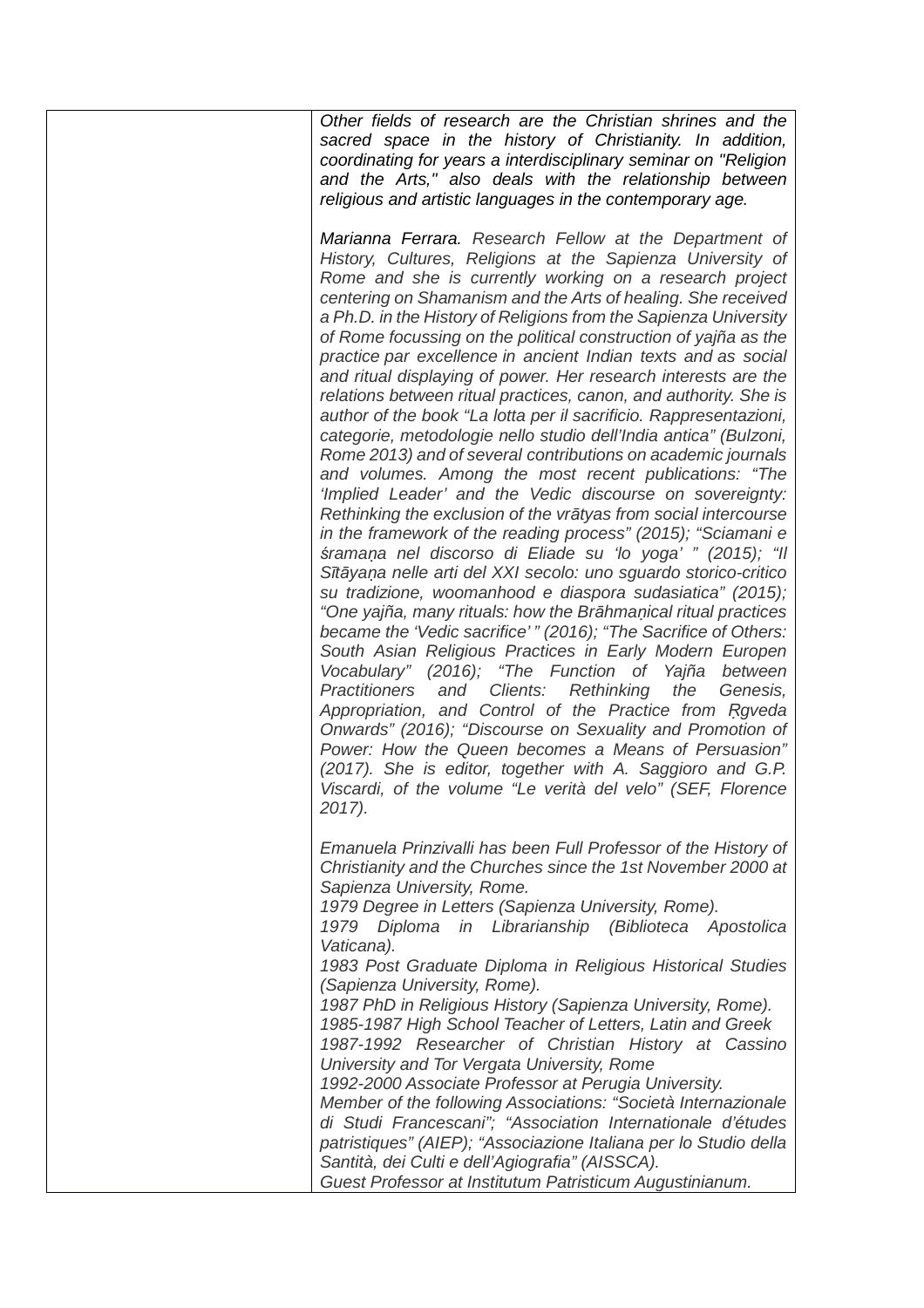Member of the International Scientific Committee for the Augustinianum Journal. Member of the Editorial Board for the Studi e Materiali di Storia delle Religioni Journal. Member of the Editorial Board for the Adamantius Journal Member of the Editorial Board for the Annali di Storia dell'Esegesi Journal Member of the Advisory Board for the Series Studien und Texte zu Antike und Christentum. Member of the Advisory Board for Historical and Theological Lexicon of the Septuagint (HTLS, cf. www.htlseptuagint.com) Codirector for the Series Fundamentis Novis. Studi di Letteratura cristiana antica, mediolatina e bizantina. Director, in cooperation with A. Melloni, Peter Brown, Johannes Helmrath, SilviaRonchey, Norman Tanner, for Flavius Valerius Constatinus Maximus Augustus. Una enciclopedia internazionale sulla figura, il mito, la critica e la funzione dell'imperatore dell'Editto di Milano, Treccani-FScire, 3 voll. (published in English and Italian) National Coordinator for the Italian Research Group on "Origen and the Alexandrian Tradition" (G.I.R.O.T.A.). She was awarded the "Chaire Gutenberg 2013". Fields of Research: Ancient Christian History, Ancient Christian Literature, Gender Studies, Patristic Exegesis. Alessandro Saggioro is Full Professor in History of Religions at Sapienza, University of Rome, Italy, Chair "King Hamad" for Inter-faith dialogue and peaceful coexistence. He has been working in the field of the history of religions since 1995, when he started his PhD, carried out in 1999. He has dealt with the dynamics of pluralism, territories, and knowledge of the religious fact. He has worked in a comparative veneer in the theoretical field, taking teaching courses in Methodology and historiography of the history of religions, as well as in many applied field of study, such as Religion and cultural mediation and Symbology in the history of clothing. His career has been characterized by a long experience in directing courses of every level and in several activities involving the coordination of research groups, the organisation of national and international conferences, the direction of various editorial products, such as the oldest and most important International Journal of the History of Religions in Italy ("Studi e Materiali di Storia delle religioni", 1924-), the oldest living book series on the History of Religions in Italy, ("Chi siamo", Bulzoni, Rome 1975-) and two recently-born book series